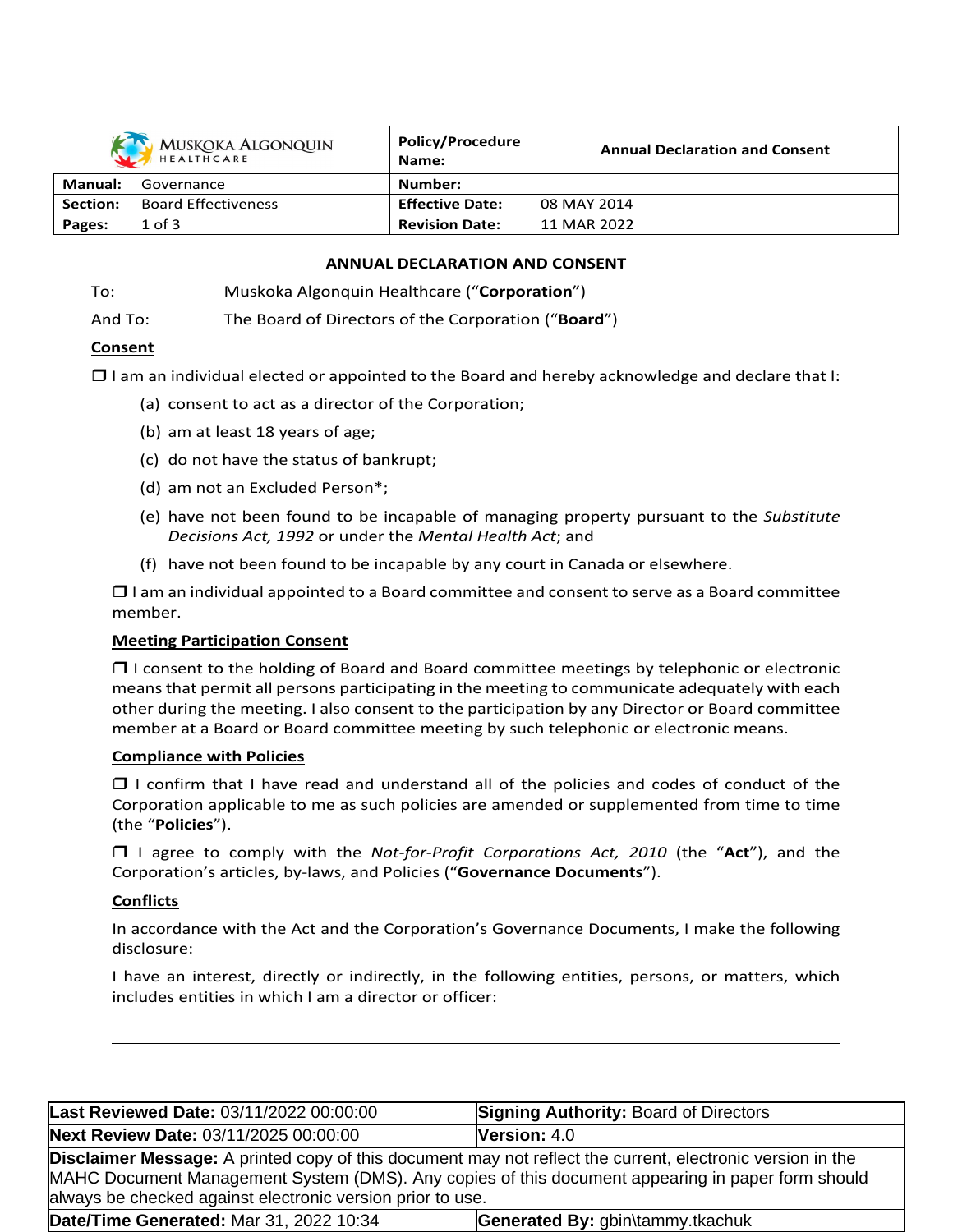| MUSKOKA ALGONQUIN |                            | <b>Policy/Procedure</b><br>Name: | <b>Annual Declaration and Consent</b> |
|-------------------|----------------------------|----------------------------------|---------------------------------------|
| Manual:           | Governance                 | Number:                          |                                       |
| Section:          | <b>Board Effectiveness</b> | <b>Effective Date:</b>           | 08 MAY 2014                           |
| Pages:            | $2$ of $3$                 | <b>Revision Date:</b>            | 11 MAR 2022                           |

This disclosure is a general notice of interest pursuant to the Act and the Corporation's Governance Documents, and accordingly, I should be regarded as interested in any of the above entities, persons, or matters.

I acknowledge that this disclosure is in addition to my obligations to comply with the Act and the Corporation's Governance Documents in respect of any specific conflict that may arise.

I declare the above information to be true and accurate as of the date hereof.

#### **Notice**

Notice for Board and/or Board committee meetings may be sent to me at the address set out below:

#### **Address:**

| Email:            |        |        |
|-------------------|--------|--------|
| <b>Telephone:</b> |        |        |
| <b>Attention:</b> |        |        |
| Dated this        | day of | $20$ . |

|  | Name (Please print): |  |  |
|--|----------------------|--|--|
|--|----------------------|--|--|

| Last Reviewed Date: 03/11/2022 00:00:00                                                                                                                                                                                                                                              | <b>Signing Authority: Board of Directors</b> |  |
|--------------------------------------------------------------------------------------------------------------------------------------------------------------------------------------------------------------------------------------------------------------------------------------|----------------------------------------------|--|
| Next Review Date: 03/11/2025 00:00:00                                                                                                                                                                                                                                                | <b>Version:</b> $4.0$                        |  |
| <b>Disclaimer Message:</b> A printed copy of this document may not reflect the current, electronic version in the<br>MAHC Document Management System (DMS). Any copies of this document appearing in paper form should<br>always be checked against electronic version prior to use. |                                              |  |
| Date/Time Generated: Mar 31, 2022 10:34                                                                                                                                                                                                                                              | Generated By: gbin\tammy.tkachuk             |  |